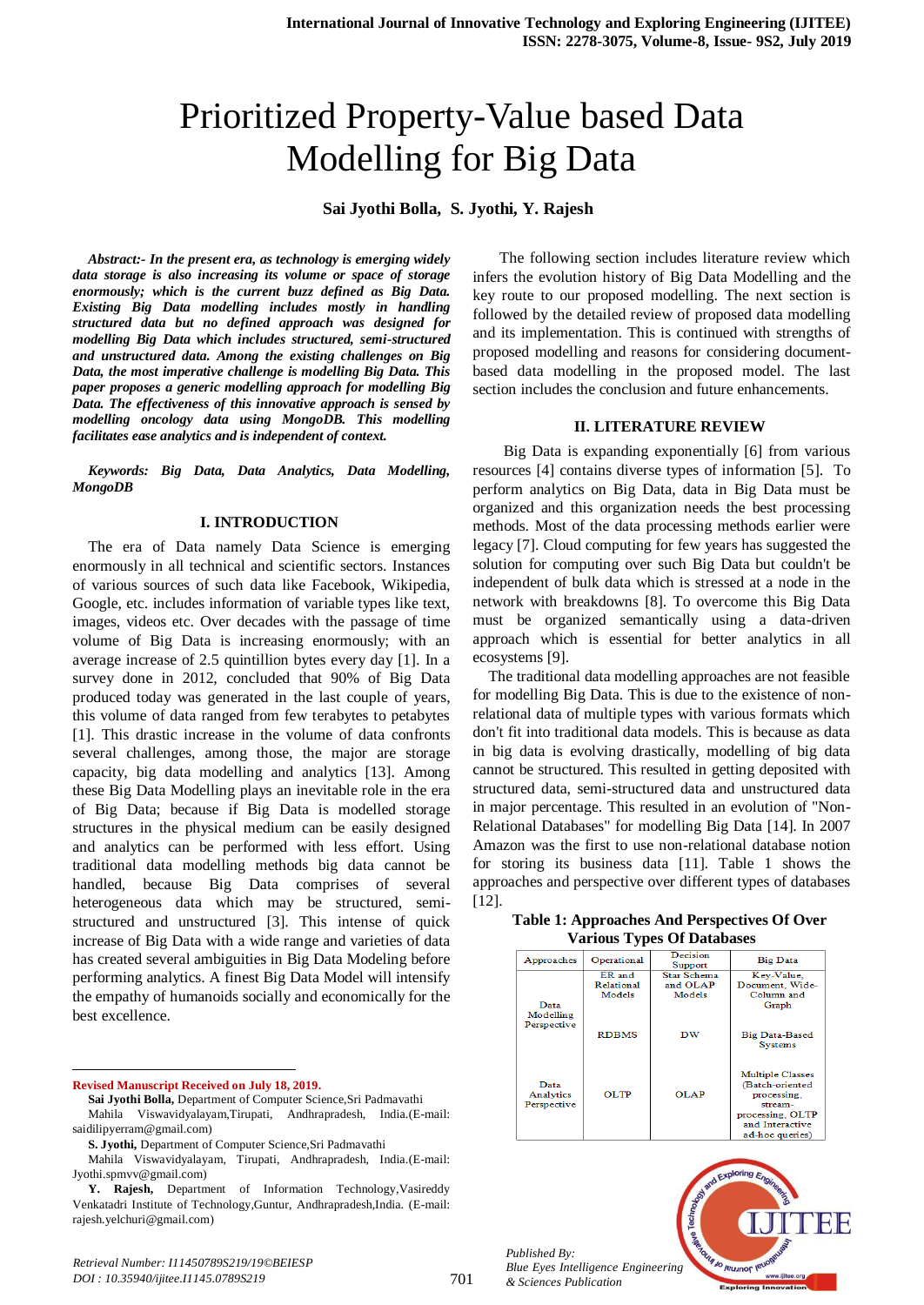Table 2 explores data modelling of operational databases, decision support systems and big data [12]. This reveals about abstraction levels, tools used for modelling data and the supporting tools for extracting worthy knowledge. This table also reveals that operational databases with few data models have designing tools for data modelling but doesn't have supporting tools for extracting knowledge from databases, for example, ER Model. Whereas decision support databases have supporting tools for extracting knowledge along with data modelling tools of various types. Table 2 explores a thought-provoking notion about Big Data modelling. This infers that most of the tools which are being used and using are supporting tools for extracting knowledge but there are no designing tools for modelling Big Data. There are NoSQL Data Models for Big Data like key-value, document, wide-column and graph-based [15]. These data models have both logical and physical representation of data which can be supported by many tools [12]. All supporting tools for big data are of type NoSQL. These tools never identify relations among objects.

| Festure/<br>Approaches | Data Model                      | Abstraction Level     | Concepts                                                                  | Coacote<br>Lugues                                                                                  | Mobiling<br>Took                                                                                      | <b>DB Tools</b><br>Support                                                       |
|------------------------|---------------------------------|-----------------------|---------------------------------------------------------------------------|----------------------------------------------------------------------------------------------------|-------------------------------------------------------------------------------------------------------|----------------------------------------------------------------------------------|
| Operated               | Eath-<br><b>Realistic Model</b> | Conspiral<br>ima      | Eath Reported<br>Attitute Primary<br><b>Referinter</b>                    | Check Conviction<br>Bachman's Barker's<br>DEN                                                      | Stan Externa<br><b>Arbitra Visual</b><br>Panáma Orade<br>Despie McSOL<br>Tolbert<br>ER Studio         |                                                                                  |
|                        | Reidensi Model                  | Logical Physical      | Tale for Andre<br>Primary Key Foreign<br>Let, Yer lader                   | SQLDDL TAL<br>Das Portu-                                                                           | Soan Estennise<br>Arbitect Visual<br>Paradiens, Oracle<br>Denster 1650L<br><b>Tolbert</b><br>17.Suite | Monseft SQL<br>Server, Ocacle<br>1650L<br>PosterBQL IBM<br>ĎŘ.                   |
| Decision Support       | OLAP Cube                       | Concertal Logical     | Deserons Levels<br>Othe faces. Time<br>duesion Local<br>democra           | Cosmos Warehouse<br>Memoir                                                                         | Eustrase Studio Tool.<br>Esterprise Architect<br>Visual Panders                                       | Oracle Washington<br>Builder, Esshape<br>State Tool<br>Monsoft Audreia<br>Series |
|                        | Star Schees                     | <b>Loaid Passical</b> | Fast table Ambutes<br>the Dinesions.<br>Forest Key                        | SQL 201, DML<br><b>UMLDas Model</b><br>Poste U.C. Poste<br>for Modeline Data<br><b>Vashou Usan</b> | Externor Architect<br>Visual Paradima<br>Oracle SQL Data<br>Mobile                                    | Monsell SQL<br>Series Oracle<br><b>MAXL</b><br>Poster301, BM<br>œ                |
|                        | <b>In Vite</b>                  | <b>Lance Period</b>   | ls lie                                                                    | \$01.000, Dragge<br>Open Language                                                                  |                                                                                                       | Dyazne, Voldsmot                                                                 |
| BeDm                   | Document                        | Lagest Personal       | Document Primary<br>L,                                                    | <b>SOL-DDL</b> , Janacret                                                                          |                                                                                                       | Monas <sub>28</sub><br>Court 28                                                  |
|                        | Tid-Column                      | Lascal Penna          | Kenax, Tale<br>Column Column<br>Fash Store<br>Column Presers<br>Ket later | <b>COL</b> Govy                                                                                    |                                                                                                       | Cassado, Hillard                                                                 |
|                        | Grah                            | Laged Physical        | Note Edge Proyect                                                         | Croke Querr<br>lagage,<br>SMO                                                                      |                                                                                                       | No § AlegoGrad                                                                   |

### **Table 2: Summary Of Data Modeling Over Various Approaches.**

 Figure 1.1 specifies the relationship of increase between the data size and the processing capacity available annually; the calculations behind this juxtaposition are based upon the truth presented by Hilbert and López, 2011 [10] in their published work in Science. It can be observed how state-of-the-art computation capacity is lagging behind in front of the speedily leading data size, which is available to discover worthless information patterns.



**Figure 1.1: Total number of data models per category**

As conflicting to their peers, graph data models exceedingly weigh relations and provides the visual illustration of information, Therefore , they are treated as more user-friendly. The graph data models are especially useful for such scenarios where the affairs in data have more weightage when compared to data itself . Such examples include forensic investigations conclusion , traversal and social network representation etc,.

 Figure 1.1 disclose a number of data models which are available today for every individual category of the NoSQL, specified in this paper. NoSQL data models deals with the data at very considerably faster rate than relational data models, which are frequently utilized in profitable domains that need higher care for the dealings processed. So, the relational data models strictly obey ACID (atomicity, consistency, isolation, durability) constraints on each piece of data and it effects the speed of relational data models. A good number of the most important NoSQL models are flexible to be used to convene the requested needs and regularly don't pass through ACID conditions and keep away from all the technical inhabitant requirements that relational data models have, therefore better performance. In opposing, for those applications that need great precision, NoSQL data models may undergo overheads.

 The rising and falling quantity of Big Data of Internet actions and sensory progressions, and the growing requirements for Big Models for ultra-high-dimensional problems put fabulous stress on Big Data Analytics. It is exceedingly unproductive; if possible, to utilize such big data consecutively in a group or scholastic manner in distinctive Analytics. As Big Data includes structured, semistructured and unstructured data, a highly scalable and generalized approach for modelling Big Data is desirable.

## **III. PROPOSED MODEL**

 The proposed model is a Prioritized Property-Value based Data Model (PPVDM) for Big Data. This involves in scraping information from various resources of single context or single ecosystem. Not all resources are used for scraping information. Every echo system will have its own set of properties. Among these properties, only the



*Published By:*

*& Sciences Publication*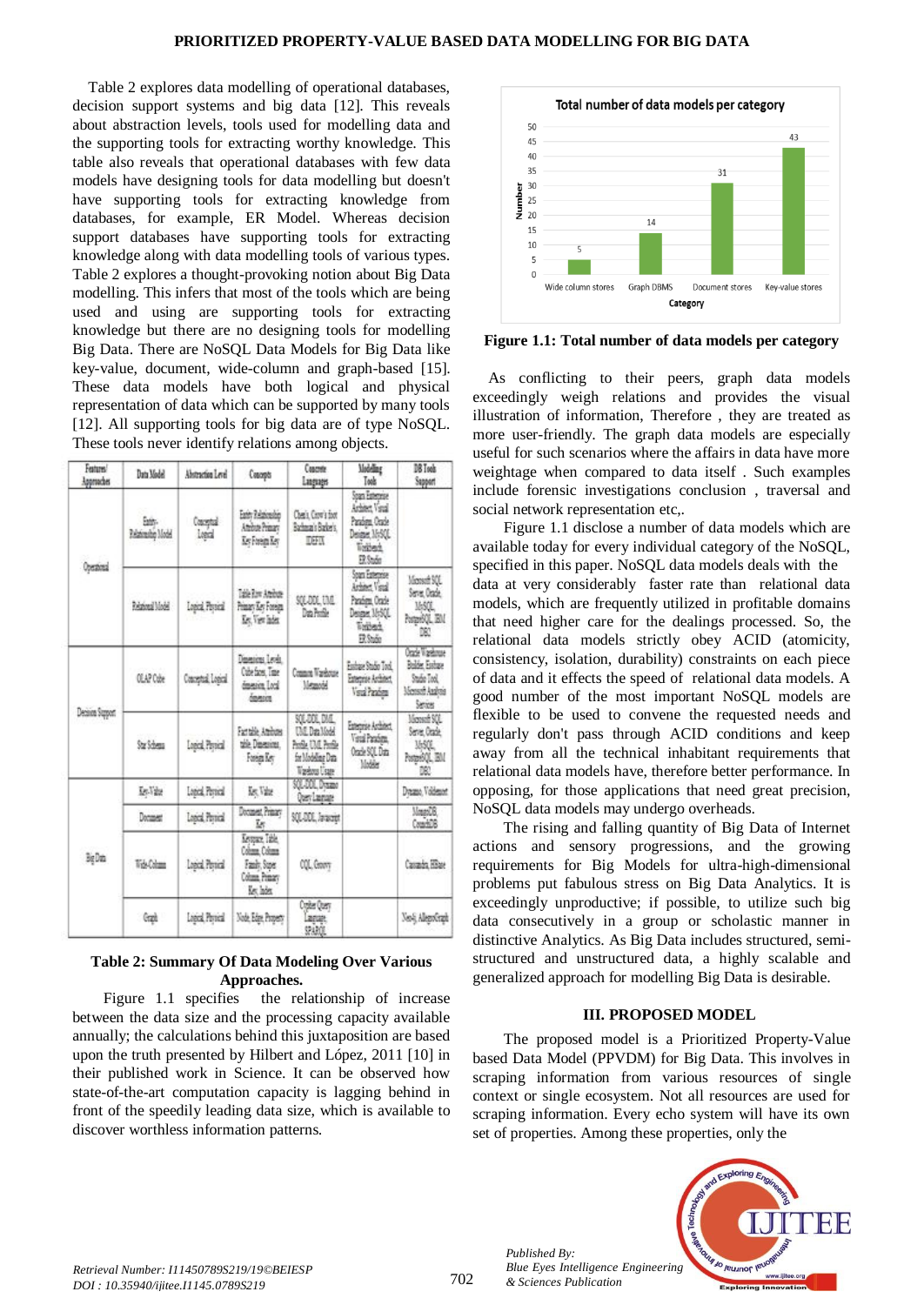properties which influence the behaviour of its ecosystem are considered. These properties are sorted according to their priorities. Priorities for these properties are finalized under the supervision of an expert in that ecosystem. After sorting such properties, values related to such properties are scraped from several resources of same echo system for several distinct objects. This results in a Semi-Structured representation of Big Data which is sparse.

 At instance information of side effects of various cancer drugs, heterogeneous data [16] are scraped from cancer.gov, uihc.org, cancerresearchuk.org using Java JSOUP third-party API for prioritized properties for this ecosystem. Using DOM, CSS and Jquery methods of JSOUP information is scraped. The data found in PDFs are extracted by using PDFBOX third party API. After scraping the information is written into the comma separated file using JAVA JAVACSV third party API. Analytics done on this file is clumsy. This is due to; most of the values in the file will be missing. If these values are considered, analytics performed over such file will never result in the optimal extraction of analysis. To overcome this disadvantage a sparse representation of this extracted CSV file is exported into Prioritized Property-Value based documents, is included in the proposed Big Data model. This is done using MongoDB. MongoDB is a document store in which a collection holds different documents. Each document represents an object in the ecosystem. Every object in the echo system has its own properties. The number of properties, content and size of the object can differ from one object to another. All objects in a collection are the similar or related type. MongoDB does not enforce a schema for collections. It uses dynamic schema. This semantics is suitable for echo systems which comprise properties which are variable. These semantic considers properties which are non-null besides ignores properties with nulls; a sparse representation of data. Properties having multiple values are treated as multiple values under common property whereas in other implementing environments multiple values of a single property are devised into a single concatenated value which makes analytics legacy. The detailed block diagram is shown in Figure 4.1.



#### **Figure 4.1 Process of Property Value Data Model**

The scope of this model building approach using various big data sources into one framework to provide Physician centric decision supportive system which enhances vast experience comes to our fingertips along with latest research innovations.

#### **IV. IMPLEMENTATION & RESULTS**

 For implementing this Prioritized Property-Value based Data Modelling for Big Data, information about Cancerrelated drugs which had side effects and no effects are scraped. Initially, information is extracted into .CSV. This extracted file is exported to property value based documents using MongoDB to convert the data into Flexible Semi-Structured Data Documents. The following screenshot Figure 4.2 reveals the representation of scraped information according to Priority Property-Value.



**Figure 4.2 Result of scraped data cropped into MongoDB**

 In supportive of this proposed Big Data Modelling an experiment is programmed in extracting knowledge about the most prominent side effects which is recurrent for most of the cancer drugs. The following screenshot Figure 4.3 reveals about this experiment.

| .<br>ë<br>"_id" : "constipation", "value" : 3 >                                                                                                                                                                                                                    |
|--------------------------------------------------------------------------------------------------------------------------------------------------------------------------------------------------------------------------------------------------------------------|
| "_id" : "cough", "value" : 1 >                                                                                                                                                                                                                                     |
| Type "it" for more                                                                                                                                                                                                                                                 |
| 'it                                                                                                                                                                                                                                                                |
|                                                                                                                                                                                                                                                                    |
| "_id": "cracking or swelling of the lips or sores in the corners of th                                                                                                                                                                                             |
|                                                                                                                                                                                                                                                                    |
| nouth", "value": 1                                                                                                                                                                                                                                                 |
| " id" :<br>"dark urine", "value" : 2 >                                                                                                                                                                                                                             |
| "decreased sweating", "value" : 1 ><br>"decreased urination", "value" : 1 ><br>"dehydration", "value" : 1 ><br>$-14.4$<br>ı                                                                                                                                        |
| $"$ -id"<br>ı                                                                                                                                                                                                                                                      |
| $"$ -id"                                                                                                                                                                                                                                                           |
| "diarrhea", "value" : 6 ><br>"Lid"<br>÷                                                                                                                                                                                                                            |
| $"$ -id"<br>"difficulty breathing", "value" : 1 ><br>ı                                                                                                                                                                                                             |
| $"$ id" :<br>"difficulty breathing or swallowing", "value" : 4 >                                                                                                                                                                                                   |
| $"$ id" :                                                                                                                                                                                                                                                          |
| "Lid"<br>٠<br>$"$ id" :                                                                                                                                                                                                                                            |
| $-77.$<br>٠                                                                                                                                                                                                                                                        |
| "difficulty falling asleep or staying asleep". "value" : 1 ><br>"difficulty getting or keeping asleep". "value" : 1 ><br>"difficulty urinating". "value" : 1 ><br>"dizziness". "value" : 3 ><br>"dry nouth". "value" : 3 ><br>"dry nouth". "v<br>"Lid"<br>٠        |
|                                                                                                                                                                                                                                                                    |
|                                                                                                                                                                                                                                                                    |
|                                                                                                                                                                                                                                                                    |
| $\frac{1.40}{1.40}$ : $\frac{0.40}{0.49}$ wed or teary eyes", "value" : 1 ><br>$\frac{1.40}{1.40}$ : "dry skin', "value" : 2 ><br>$\frac{1.40}{1.40}$ : "dry skin' or itching", "value" : 1 ><br>$\frac{1.40}{1.40}$ : "dry skin or itching", "value" : 1 ><br>$\$ |
|                                                                                                                                                                                                                                                                    |
| "_id" : "extreme thirst or hunger", "value" : 1 >                                                                                                                                                                                                                  |
| "Lid" : "eve pain", "value" : ī ><br>Tupe "it" for more                                                                                                                                                                                                            |
| db.word_count.find.sort((value:-1));                                                                                                                                                                                                                               |
| 2017-11-10T11:27:47.047+0530 E QUERY<br>[thread1] TypeError: db.word_count.find                                                                                                                                                                                    |
| sort is not a function :                                                                                                                                                                                                                                           |
| <b>@<shell>:1:1</shell></b>                                                                                                                                                                                                                                        |
| db.word_count.find().sort((value:-1));<br>"_id": "diarrhea", "value": 6 )<br>"_id": "itching", "value": 6 )                                                                                                                                                        |
|                                                                                                                                                                                                                                                                    |
|                                                                                                                                                                                                                                                                    |
| " id" :<br>"difficulty breathing or swallowing", "value" : 4 ><br>" id"<br>"fever", "value" : $4$ )                                                                                                                                                                |
| ٠<br>" id" :<br>"headache", "value" : 4 >                                                                                                                                                                                                                          |
| "hives", "value" : 4 ><br>$"$ id" :                                                                                                                                                                                                                                |
| "nausea", "value" : 4)<br>$"$ id" :                                                                                                                                                                                                                                |
| "constipation", "value" : 3 ><br>" id" :                                                                                                                                                                                                                           |
| $"$ id" :<br>"dizziness", "value" : 3 ><br>"dry mouth", "value" : 3 >                                                                                                                                                                                              |
| $"id"$ :                                                                                                                                                                                                                                                           |
| " id" :<br>"pain", "value" : 3 ><br>"rash", "value" : 3 >                                                                                                                                                                                                          |
| $"$ id" :<br>$\overline{\mathbf{u}}$ id"                                                                                                                                                                                                                           |
| ٠<br>$"id"$ :                                                                                                                                                                                                                                                      |
| "voniting", "value" : 3 ><br>"acne", "value" : 2 ><br>"chills", "value" : 2 ><br>$"id"$ :                                                                                                                                                                          |
|                                                                                                                                                                                                                                                                    |
|                                                                                                                                                                                                                                                                    |
| "_id" : "dark urine", "value" : 2 ><br>"_id" : "dry skin", "value" : 2 ><br>"_id" : "flushing", "value" : 2 >                                                                                                                                                      |
| "hair loss", "value" : 2 ><br>$"$ -id"<br>÷                                                                                                                                                                                                                        |
| "_id": "loss of appetite", "value": 2 >                                                                                                                                                                                                                            |
| upe "it" for nore                                                                                                                                                                                                                                                  |
| > db word count find() cort((ualue:-1)):                                                                                                                                                                                                                           |

**Figure 4.3 Result of most frequent side effects among cancer drugs**

Pseudo code used for performing the above analytics is:  $conn = new Mongo$ ;  $db = conn.getDB("users");$ var map = function() { var summary  $=$  this.side effects; if (summary) { summary = summary.toLowerCase().split(","); for (var  $i =$  summary.length - 1;  $i \ge 0$ ;  $i$ --) { if (summary[i]) {

emit(summary[i].trim(), 1);

*Published By:* V Jo Jeumor le *Blue Eyes Intelligence Engineering & Sciences Publication* 

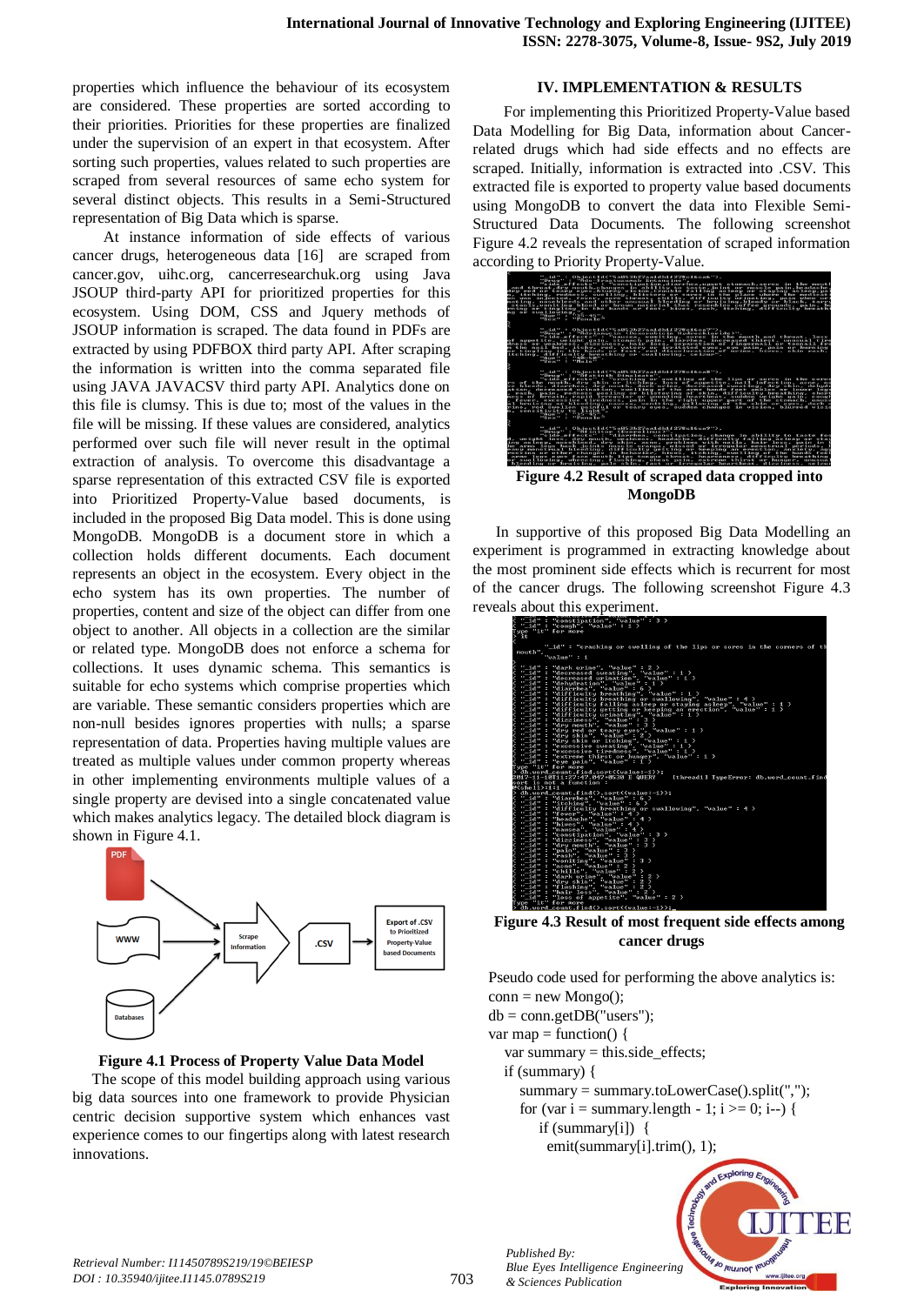#### **PRIORITIZED PROPERTY-VALUE BASED DATA MODELLING FOR BIG DATA**

 } } } }; var reduce = function( key, values ) { var count = 0; values.forEach(function(v) { count +=v; }); return count; }

db.drugs.mapReduce(map, reduce, {out: "word\_count"})

*A. Reasons for selecting MongoDB for Prioritized Property-Value based Data Modelling*

 The main reason for selecting MongoDB for modelling Big Data in the proposed model:

a. MongoDB loads .CSV files as documents. Each document contains only those properties which are non-null.

b. Sparse representation of data

c. This paper pins MongoDB to be the optimal database for proposed work based on its performance when compared with other popular databases like DynamoDB, Couchbase, CouchDB, RethinkDB and OrientDB. This performance evaluation is done on (i) data insertion and (ii) data retrieval

#### **(i) Data Insertion**

MongoDB proves to be the optimal database for inserting data, as it takes less amount of time shown in Figure 4.4.



**Figure 4.4: Insertion Time**

#### **(ii) Data Retrieval**

MongoDB takes less amount of time for retrieving data when compared with other databases shown in Figure 4.5.



# *B. Strengths of Proposed Model*

a. The biggest strength of this proposed model is flexible.

b. Most of the data modelling methods for Big Data includes null values. The proposed model doesn't consider null values. This is due to integrated involvement of MongoDB in proposed work.

c. Most of the data modelling methods for Big Data provides a dense representation of data because null values are considered but not handled before performing analytics. The proposed modelling doesn't include null values in data representation which is a sparse representation; this reduces the effort for performing analytics. This is because of two reasons: (1) Prioritized Property-Value Document representation of Data (2) Excluding null values before modelling data. This doesn't effect Data Analytics.

d. Performing analytics over this model takes less effort when compared to analytics which is row organized and dense.

#### **V. CONCLUSION**

 Big Data is bulk which includes structured, semistructured and unstructured data. Handling Big Data for performing analytics over it is the most challenging chore which relies on modelling Big Data. While comparing Data Analytics and Data Modelling; Data Modelling plays a vital role in Data Analytics. The more flexible is the Big Data Modelling results in the most effective Data Analytics. The proposed Big Data Modelling is flexible because the proposed model is Prioritized Property-Value Data Modelling. This proposed modelling can be used in any echo systems and can perform analytics over it with less effort.

#### **VI. REFERENCES**

1. . IBM, 2012. *What is Big Data ? Bringing Big Data to the enterprise*. [Online] http://www-01.ibm.com/software/data/bigdata/



*Published By:*

*& Sciences Publication*